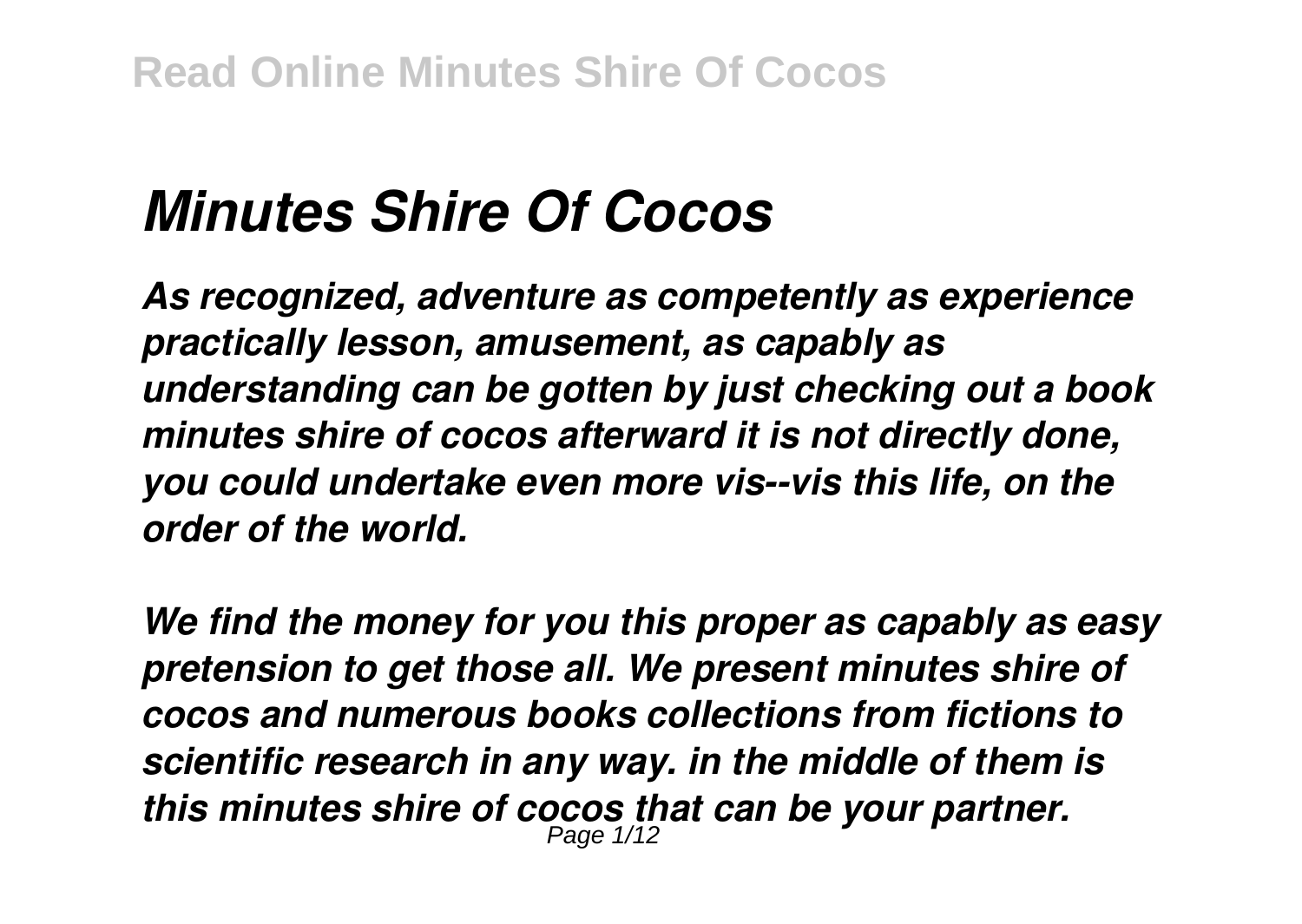*Because this site is dedicated to free books, there's none of the hassle you get with filtering out paid-for content on Amazon or Google Play Books. We also love the fact that all the site's genres are presented on the homepage, so you don't have to waste time trawling through menus. Unlike the bigger stores, Free-Ebooks.net also lets you sort results by publication date, popularity, or rating, helping you avoid the weaker titles that will inevitably find their way onto open publishing platforms (though a book has to be really quite poor to receive less than four stars).*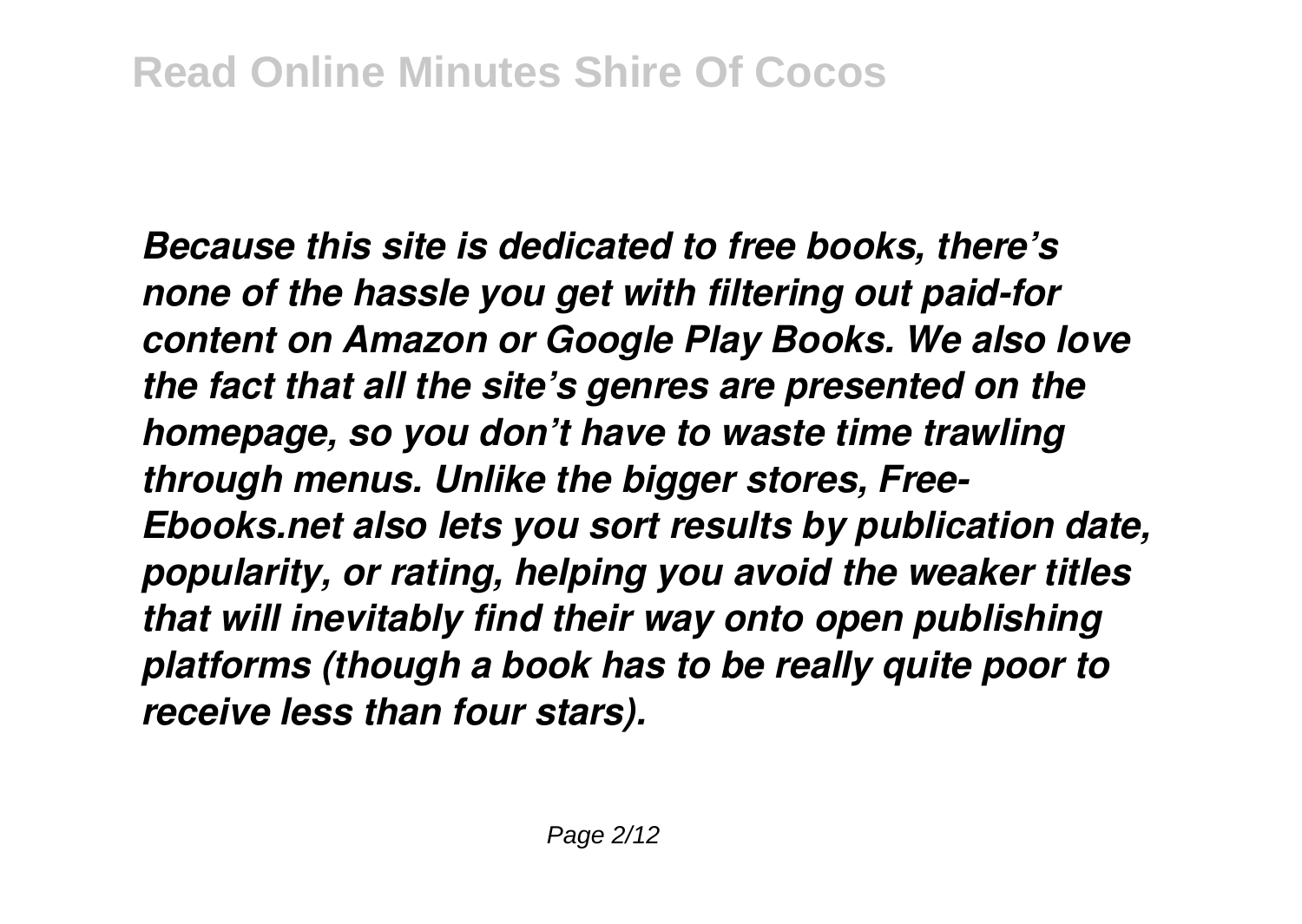*Contact Us | Shire Of Capel The Shire is aware of concerns from Southern Cross residents, relating to off road vehicle use within Southern Cross town site, including the... I want to Refuse Information*

*Meetings - Shire of Cocos The municipality of the Shire of the Cocos (Keeling) Islands encompasses all of the Territory of the Cocos (Keeling) Islands.*

*Latest News - Shire of Cocos You must log in to continue. Log into Facebook. Log In*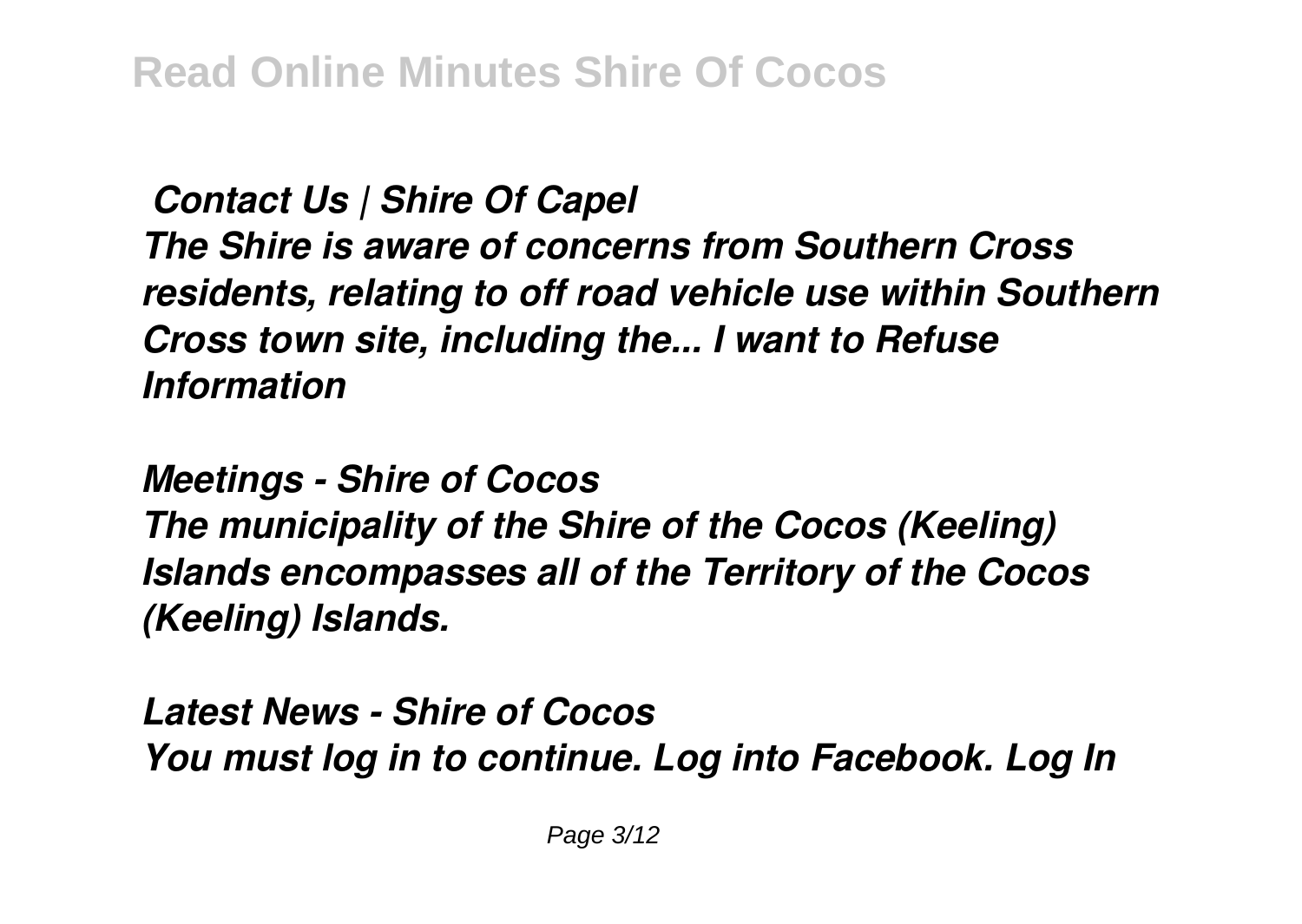## **Read Online Minutes Shire Of Cocos**

*WALGA - Training | WALGA Contact Details; Opening Hours: 8am to 4.30pm Monday - Friday: Address: 15 Adam Street, Nannup WA 6275 : Postal: PO Box 11, Nannup WA 6275: Phone (08) 9756 1018*

*Contact - Shire of Cue*

*WALGA Annual General Meeting – Minutes 2012 Page 3 Annual General Meeting - Order of Proceedings 1. Record of Attendance and Apologies Apologies received from: Shire of Augusta-Margaret River Shire of Cocos (Keeling Islands) Shire of Dowerin Shire of Kalamunda Shire of Upper Gascoyne Shire of West Arthur Shire of Wongan-Ballidu*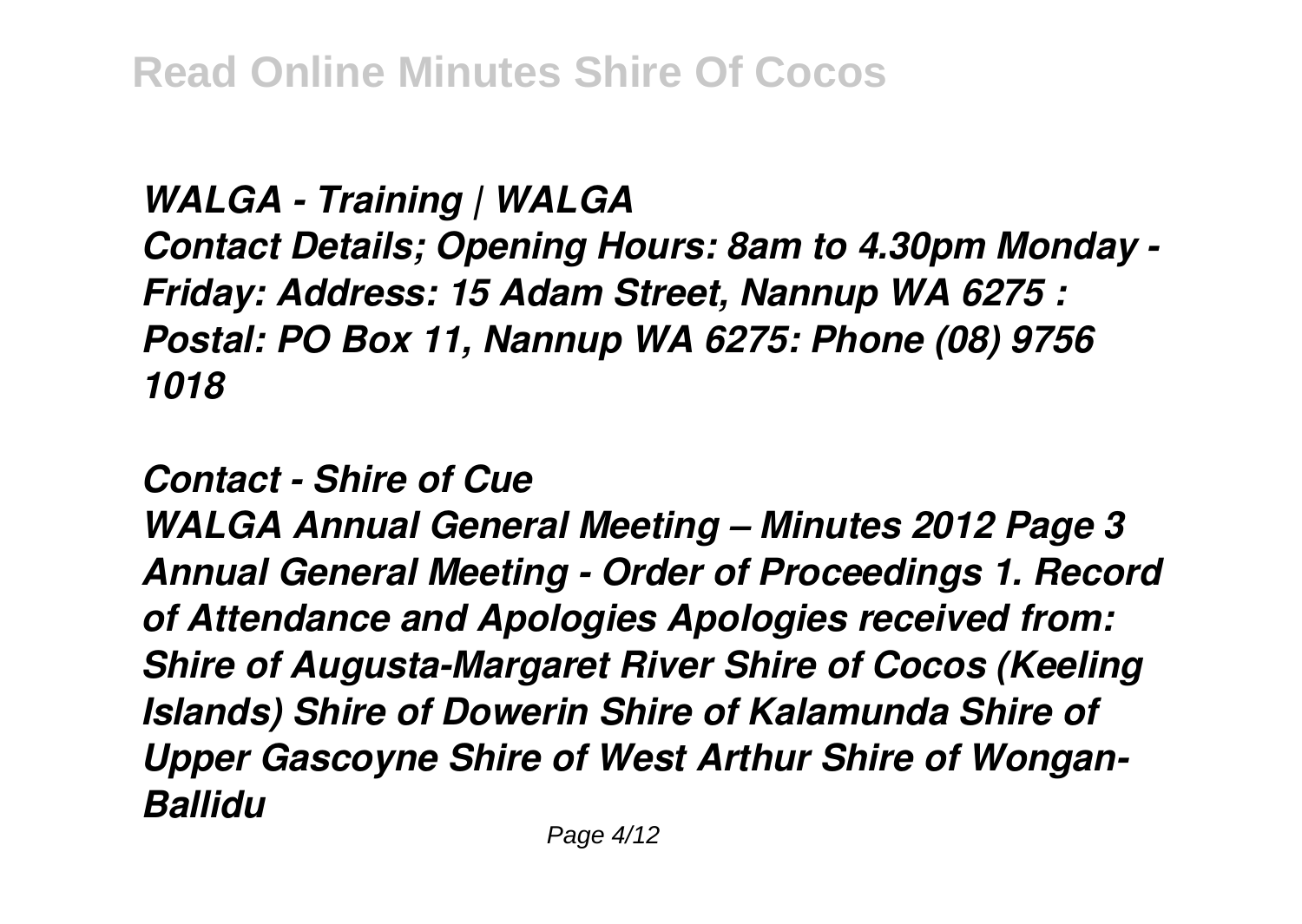*Agenda – Kimberley Zone of WALGA meeting 23 February 2013 ...*

*Minutes for the Ordinary Meeting of the Shire of Merredin held in the Council Chambers, Corner King and Barrack Streets, Merredin on . Tuesday 20 October 2009 commencing at 11.00am. ... his Declaration by an Elected Member at the Shire of Cocos Islands. 2B3.0 ELECTION OF SHIRE PRESIDENT.*

*Contact Details » Shire of Dalwallinu The Shire of Murray is able to offer varied Work Experience for eligible students within many of its departments. All work experience placements are unpaid* Page 5/12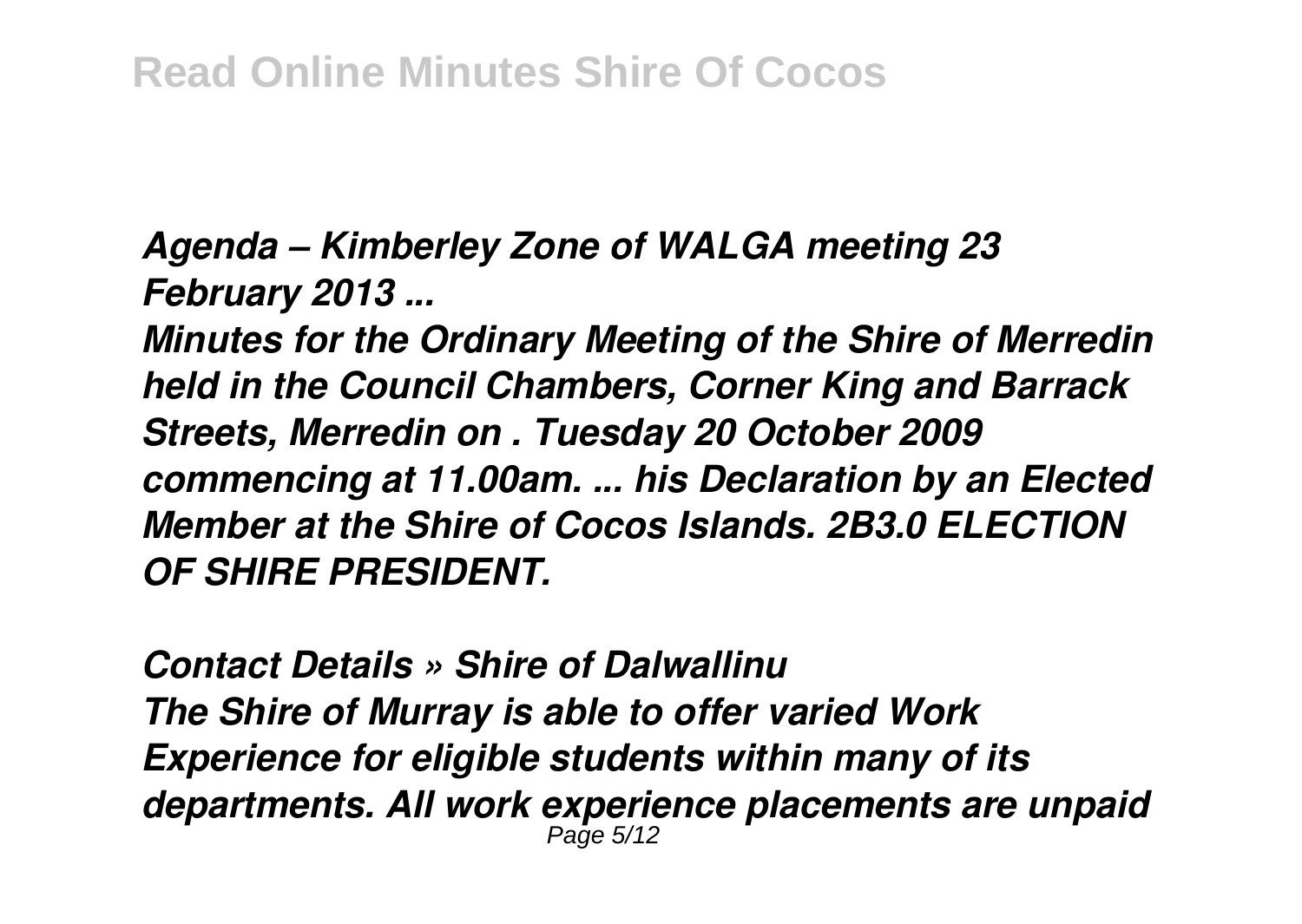*and students can only be placed when, or if, the opportunity in their area of interest arises.*

*Facebook*

*minutes of the kimberley regional group of the shire of broome, HELD IN THE MERCURE HOTEL, 10 IRWIN STREET PERTH, ON TUESDAY 6 AUGUST 2019, COMMENCING AT 1:00PM.*

*Good Country for Hardy People The Shire of Cocos (Keeling) Island invites you to nominate an outstanding individual or group for the 2020 Indian Ocean Territories Cocos (Keeling) Islands Australia Day Award to be presented on Australia Day* Page 6/12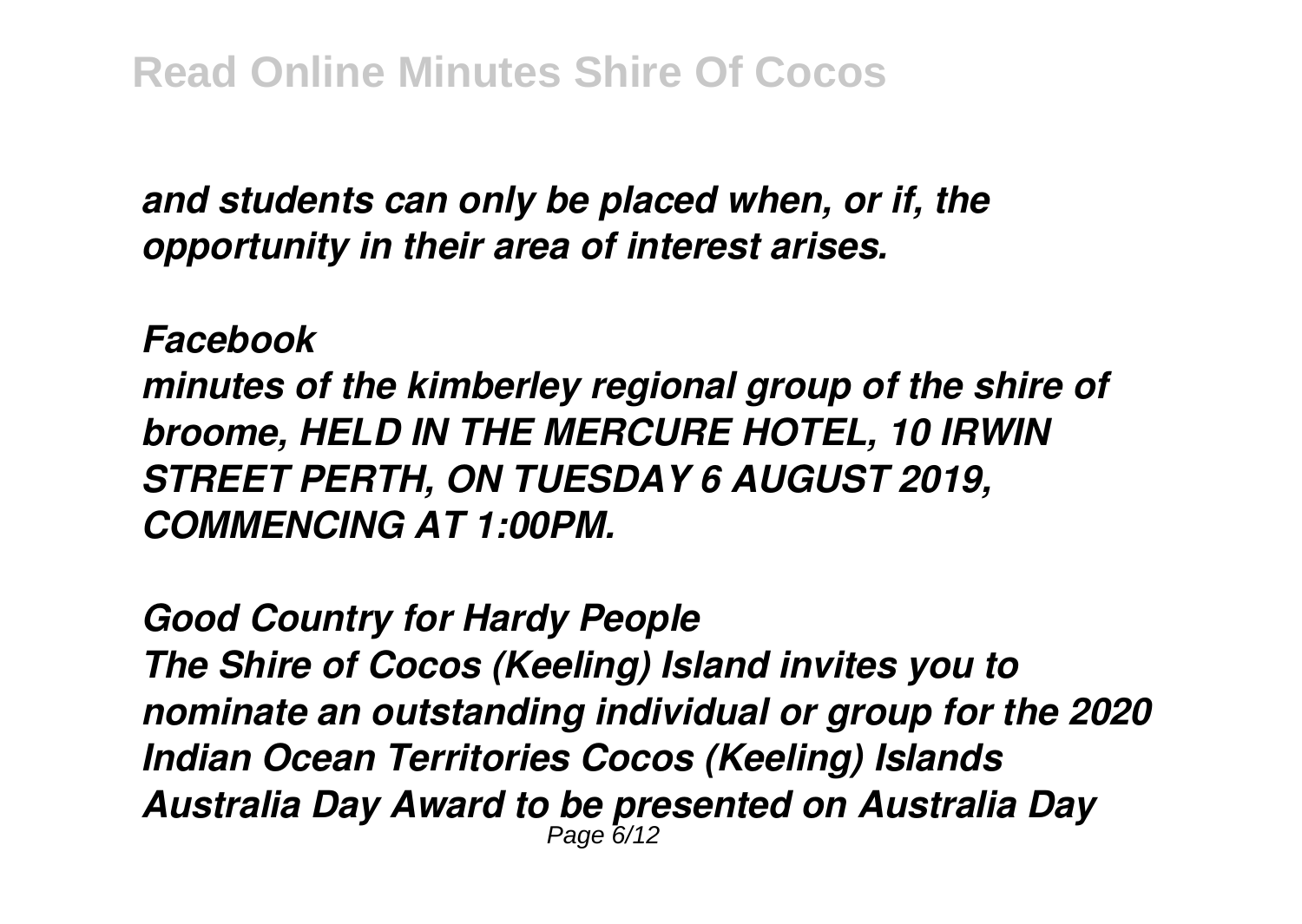*celebration on Monday 27 January at Direction Island.*

*Minutes of Kimberley Regional Group - 6 August 2019 That the Minutes of the combined Kimberley Regional Group Meeting held on 30 April 2018 be confirmed as a true and accurate record of that meeting.*

*Council Documents - Shire of Cocos Shire of Cocos The Shire covers an area of 14.1 km² in the Indian Ocean, about 2,770 km north-west of Perth and 1,000 km south-west of Java in Indonesia . The current shire president is Seriwati Iku , who was elected in October 2017 as the first woman to hold the position.*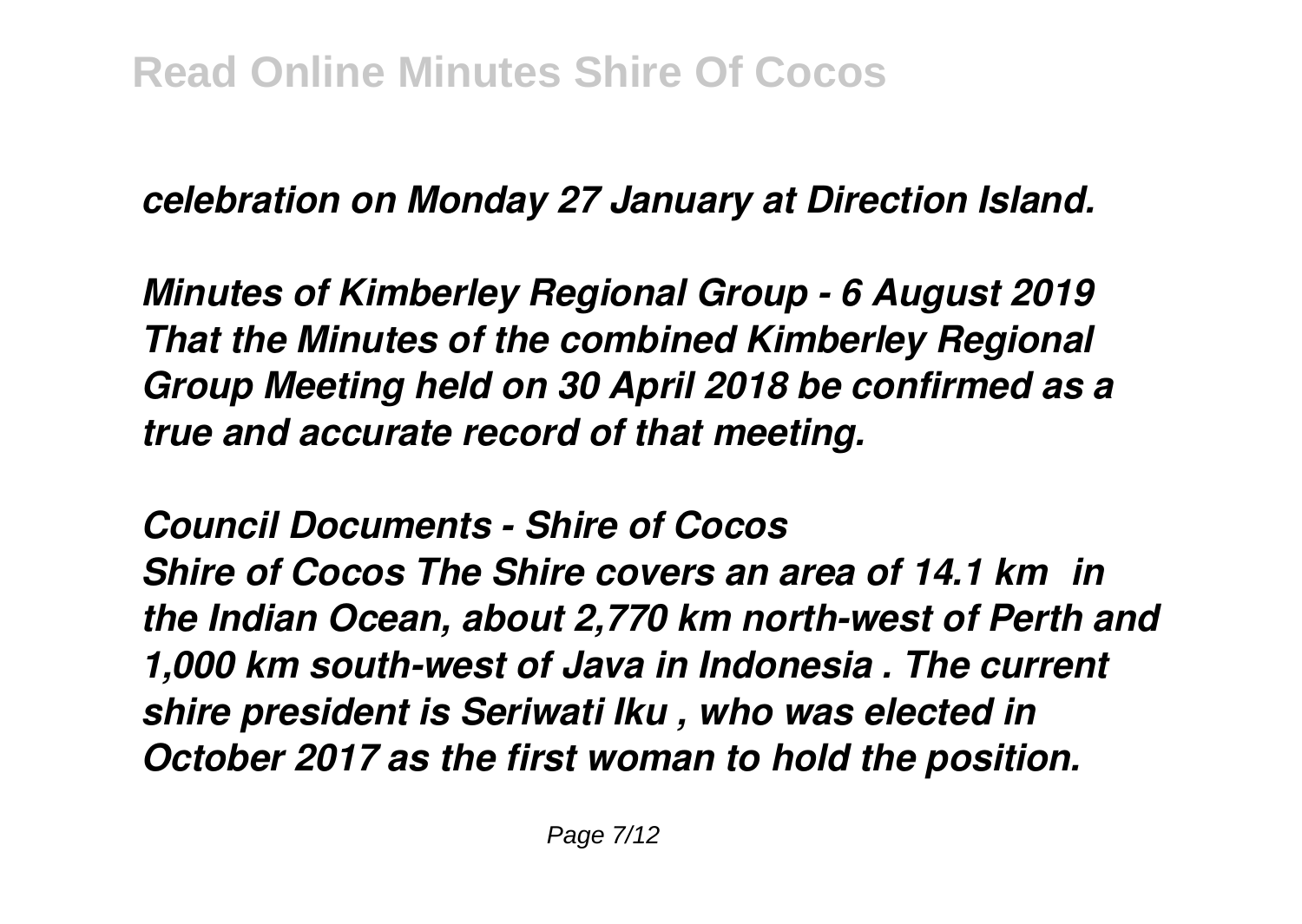#### *SHIRE OF MERREDIN*

*Overview. Preparing Agendas and Minutes in Local Government outlines the performance outcomes, skills and knowledge required to organise meetings, make arrangements, liaise with participants and develop and distribute meeting-related documentation.. This course is directed to those involved in the collation of agenda and preparation of minutes for Council meetings and committee meetings.*

*Employment Opportunities - Shire of Murray Executive officers; POSITION: NAME: CONTACT: Chief Executive Officer. Peter Clarke. Phone: (08) 9049 1001 Mobile: 0427 775 325 Email: ceo@yilgarn.wa.gov.au* Page 8/12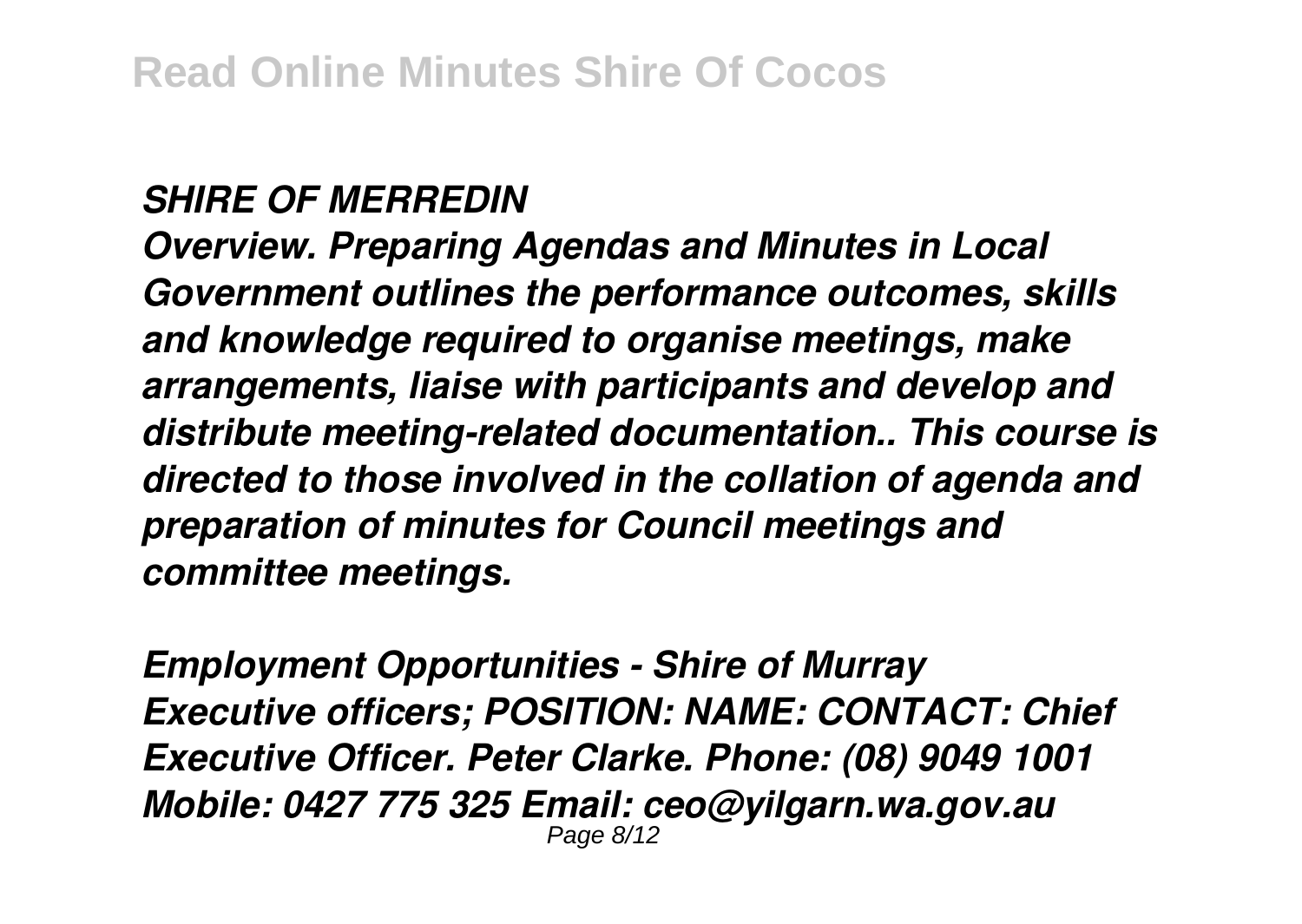### **Read Online Minutes Shire Of Cocos**

*Executive ...*

*Minutes Shire Of Cocos Ordinary Meetings of Council are held on the last Wednesday of each month in either the Council Chambers, Home Island Shire Office, or in the Conference Room at the Community Resource Centre on West Island.*

#### *MINUTES - City of Joondalup*

*If you would like to contact the Shire of Capel, or any of our officers via email please do so via our Let us know page. This will ensure that your email is registered into* Page 9/12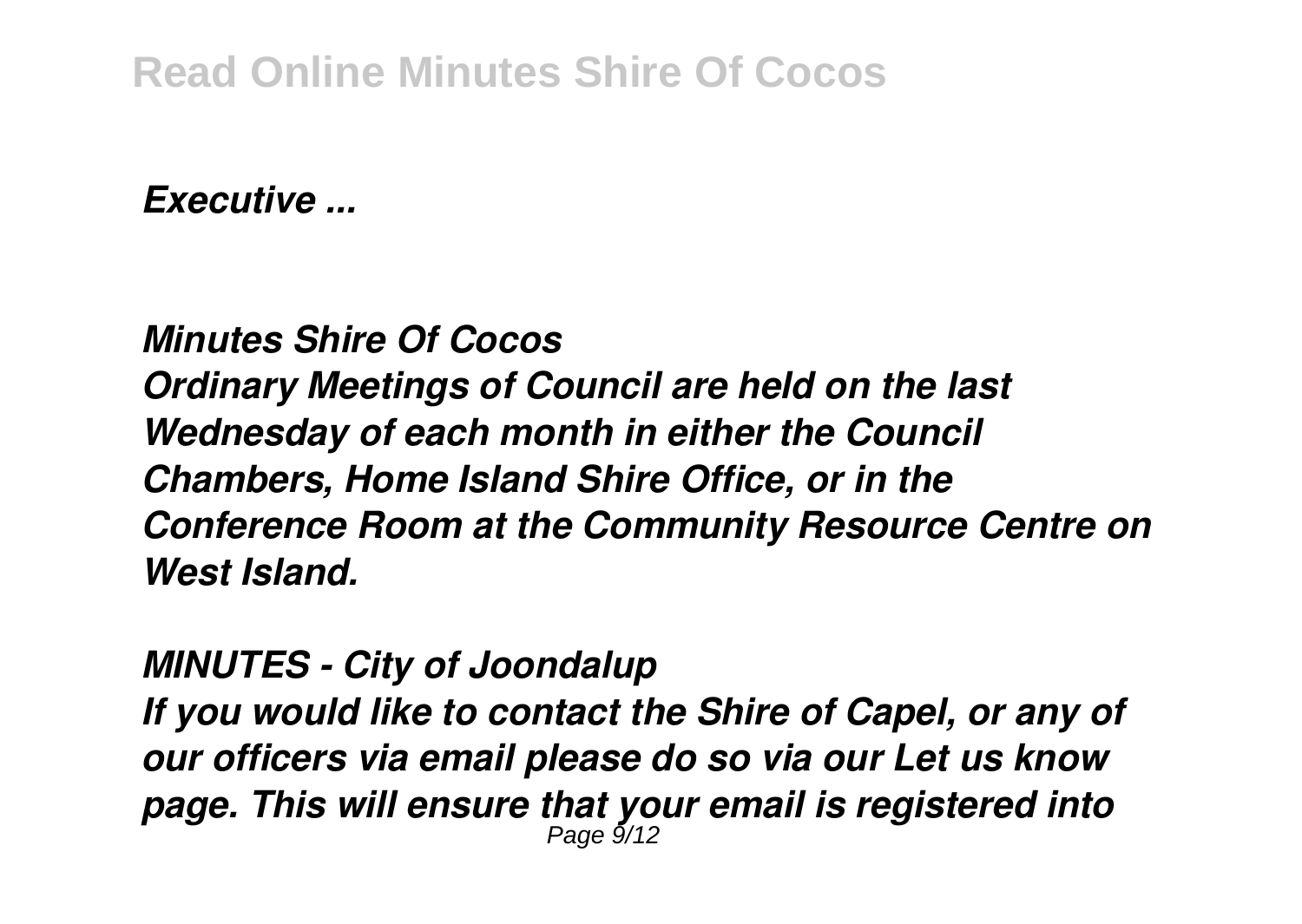*our records system and forwarded on immediately to the appropriate officer. Customer Service Charter*

*Meetings - Shire of Cocos*

*Shire President mengetuai di Mitingan Council dalam menuruti Local Government Act 1995, Local Government (Administration) Regulations 1996 dan Shire of Cocos (Keeling) Islands Standing Orders. Salinan agenda untuk Mitingan Council disediakan diopis-opis Shire dan Perpustakaan Masyarakat dua hari sebelom mitingannya diadakan.*

*Contact Us » Shire of Nannup Online Enquiry. For general enquiries, please fill the* Page 10/12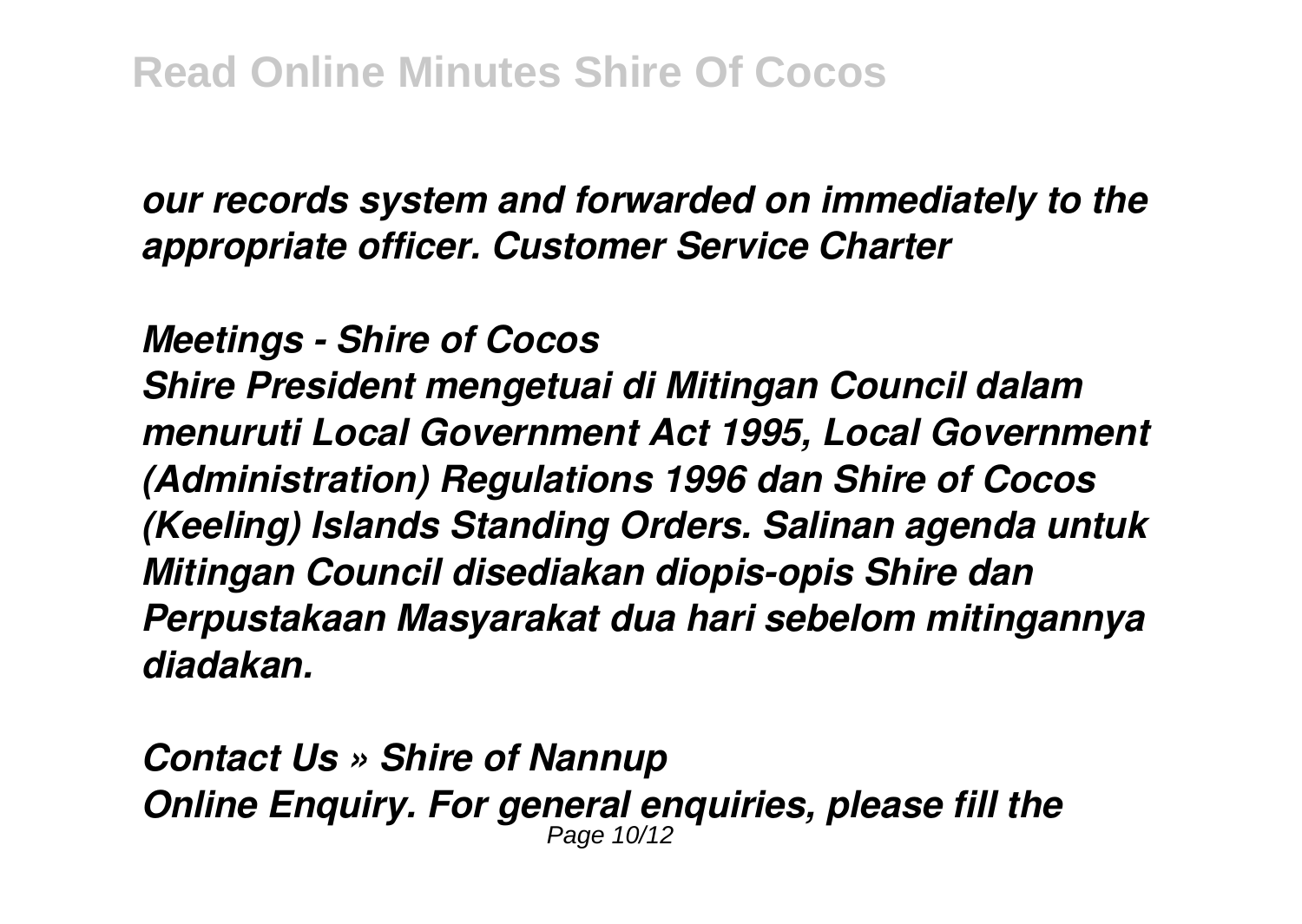*below form and we will endeavour to get back to you as soon as possible.*

*Shire of Cocos - Wikipedia Andrea Selvey Shire of Cocos (Keeling) Islands Cr Tony Lacy Shire of Cocos (Keeling) Islands Minutes – Kimberley Regional Group 30 April 2019 Page 5 of 35*

*Minutes of Kimberley Regional Group - 11 June 2019 Shire of Cue Depot . 37 Marshall Street Cue WA 6640. PO Box 84 Cue WA 6640 . Environmental Health & Building Enquiries. Phone: (08) 9963 8600 / 0409 981 144 . Email: aehswa@gmail.com. Contact the Shire for visitation dates. Address: Shire of Cue Office. 73 Austin Street Cue* Page 11/12